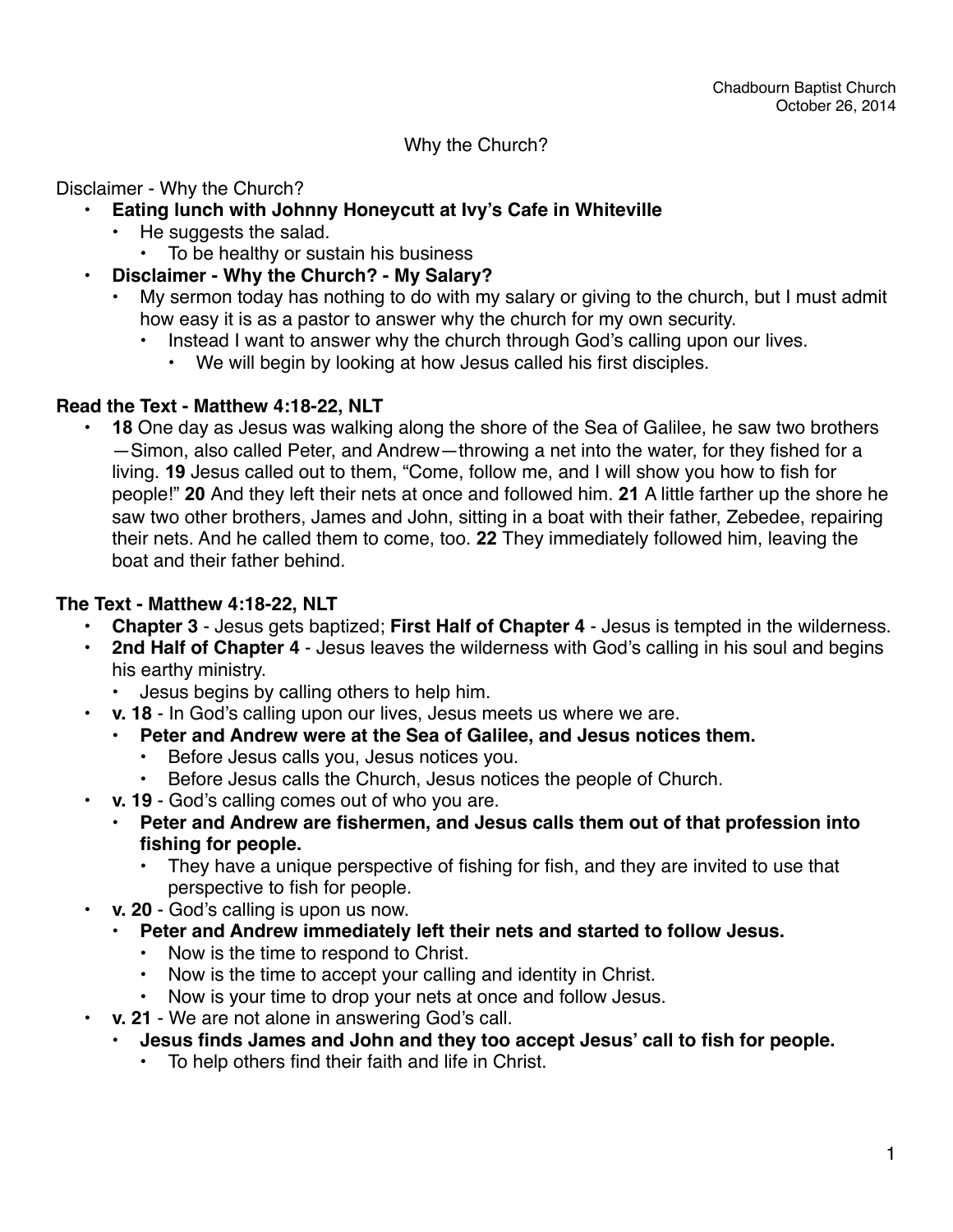Transition Story

- Brian McLaren, author and former pastor, wrote a poem about a young woman visiting her priest.
	- Listen to this poem and look if you find yourself in it.

## **"De-Baptist Me"** by Brian McLaren ([http://brianmclaren.net/archives/blog/a-poem-that-struck-a-nerve.html\)](http://brianmclaren.net/archives/blog/a-poem-that-struck-a-nerve.html)

"Please de-baptize me," she said. The priest's face crumpled. "My parents tell me you did it," she said. "But I was not consulted. So Now, undo it." The priest's eyes asked why. "If it were just about belonging to This religion and being forgiven, Then I would stay. If it were just about believing This list of doctrines and upholding This list of rituals, I'd be OK. **But** Your sermon Sunday made it clear It's about more. More Than I bargained for. So, please, De-baptize me." The priest looked down, said nothing. She continued: "You said baptism sends Me into the World to Love enemies. I don't. Nor Do I plan to. You said it means Being willing to stand Against the flow. I like the flow. You described it like rethinking Everything, like joining a Movement. But I'm not rethinking or moving anywhere. So un-baptize me. Please." The priest began to weep. Soon great sobs rose from his deepest heart. He took off his glasses, blew his nose, took Three tissues to dry his eyes. "These are tears of joy," he said. "I think you are the first person who ever Truly listened or understood." "So," she said, "Will you? Please?"

Transition Thought

# **• Have you ever felt like this woman?**

- If not, then I as your current pastor and your pastors before you have failed you.
	- The Christian faith is full of paradoxes that don't make sense.
		- The faith is easy because we do not and cannot earn it; faith is a gift.
		- The faith is hard because we must surrender our lives daily; faith takes sacrifice.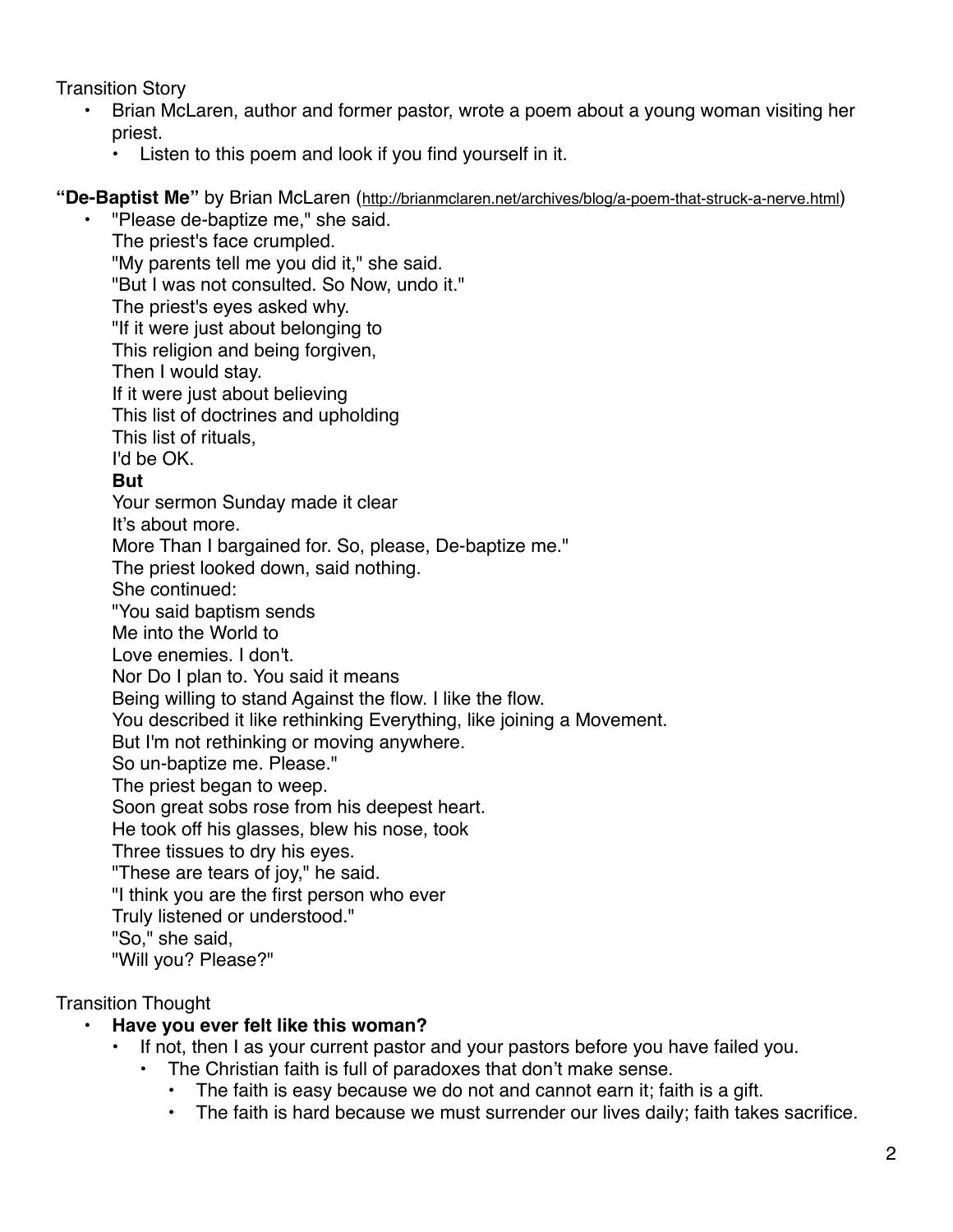The Church - More than a Feeling

- Question:
	- **• Do you know people who are good at being friends and others who are not?**
- [Shauna Niequist "Why It Doesn't Matter How You Feel about Your Friends" \(http://](http://storylineblog.com/2014/09/04/why-it-doesnt-matter-how-you-feel-about-your-friends/) storylineblog.com/2014/09/04/why-it-doesnt-matter-how-you-feel-about-your-friends/)
	- Shauna and her husband were talking in their car and commented about a particular person who is really good at being their friend.
		- Then they also begin to think about a couple of other people who they love very much but are not so good at being friends.
	- **• The Difference**
		- *• "And, of course, that led us into a conversation about all the ways we don't always DO what good friends DO either. Because it doesn't matter how you feel in your heart about your friends—what matters is showing those feelings through words and actions."*
			- **• Two Questions:**
				- Is this true about our friendships?
				- Is this true about our faith in Christ?
	- **• Is this true about our friendships?**
		- In the article, Shauna says that friendships happen when we reach out to people with our words and actions instead of just our feelings.
			- Since moving here, Tammy and I have become friends with Jonathan and Katie.
				- We have enjoyed watching our children play with each other.
				- We have enjoyed getting to know each other.
					- I can say that I feel that Jonathan is my friend, but what would it mean if I confess that I haven't spent time with Jonathan apart from the quick hello on Sunday morning for the past 6 months?
						- **• Is he still my friend?**
							- **• In one way yes.**
								- Because we have friends that we don't see often that we can see and pick up right were we left off.
							- **• But on the other hand no.**
								- Especially, if we only live minutes away from each other and rarely see each other.
									- Shauna argues that it doesn't matter how you feel about your friends; it matters how you share life with your friends.
										- It matters that people know and see how much you care about them.

## **• Shauna Nieguist states,**

- *• "Because it doesn't matter how you feel in your heart about your friends—what matters is showing those feelings through words and actions."*
	- Two Questions:
		- Is this true about our friendships? Yes, being a friend means acting on our feelings about those we care about.
		- **• Is this true about our faith in Christ?**
- Is our faith in Christ based on how we feel about Christ or is our faith in Christ based about how we share life with Christ, how we act in Christ?
	- **• If we looked at some who call themselves Christian, we could assume that faith in Christ is more about our feelings than our actions.**
		- But this is an incomplete understanding of what it means to follow Jesus.